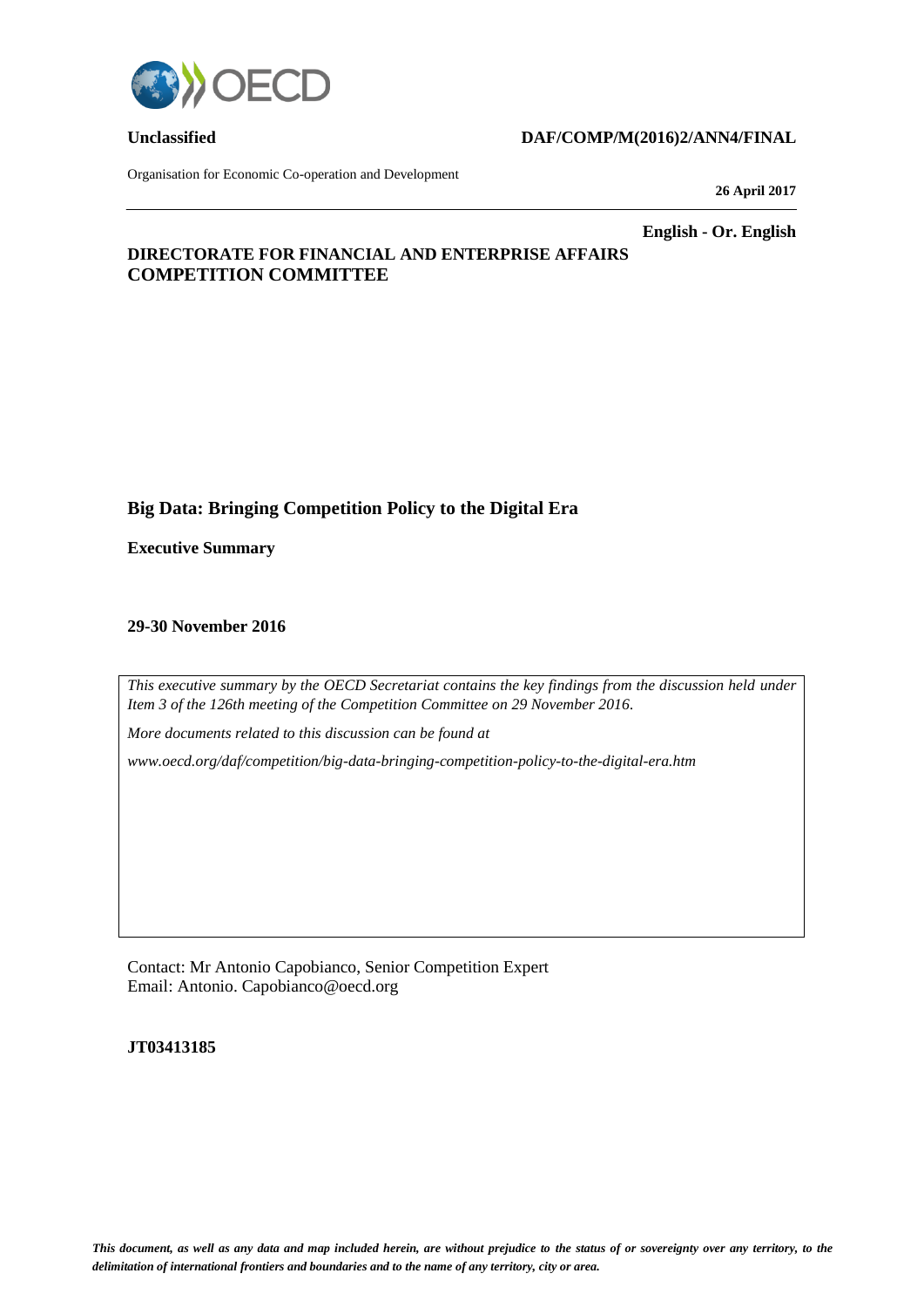# *EXECUTIVE SUMMARY*

## *By the Secretariat\**

The 126th meeting of the Competition Committee held a Hearing on 29 November 2016 to discuss Big Data and the challenges of adapting competition policy to the digital economy. Considering the background note prepared by the OECD Secretariat with the support of Professor Maurice Stucke, two written contributions, as well as the discussion by delegates and expert panellists at the Competition Committee, the following key points emerged:

*(1) Big Data is commonly understood as the use of large scale computing power and technologically advanced software in order to collect, process and analyse data characterised by a large volume, velocity, variety and value. These interdependent characteristics drive both the benefits and potential risks of Big Data from a competition policy perspective.*

Although it is difficult to precisely measure the total volume of data generated and stored at any given time, the development of online platforms, digital technologies and unprecedented data storage capacity has enabled the creation of very large databases of information as it was never possible before. Technology has dramatically expanded the sources of available data and the variety of information that can be collected, allowing firms to know customers' age, gender, location, household composition, demographic profile, dietary habits, biometrics, sartorial leanings and preferences, among countless other characteristics.

As the size and scope of data collected has increased, so has the speed at which firms can access and process this data. Some firms can process data in real time to accurately forecast events occurring in the present, near-present or very recent past (e.g., traffic conditions, virus outbreaks, home/auto sales and restaurant crowds) to the point that the term 'forecast' is being replaced with 'now-cast'. This predictive ability can enable firms to deliver more timely and relevant information to consumers and avoid staleness and lag.

*(2) Big data generates substantial innovations and efficiency gains, some of which pass on to consumers. In addition, controlling large datasets does not necessarily lead to market power, as some digital markets are characterised by vigorous dynamic competition.*

The increasing use of consumer data for commercial purposes has generated substantial gains, allowing businesses to come up with product innovations, improve the efficiency of productive processes, forecast market trends, improve decision making and enhance consumer segmentation. Many of these gains are passed on to consumers, who are offered new products and services and realise a wide range of benefits such as innovative, customised and continually enhanced services often provided free of monetary charge.

 \*

This executive summary does not necessarily represent the consensus view of the Competition Committee. It does, however, identify key points from the discussion at the Hearing on Big Data, including the views of a panel of experts, the delegates' oral and written contributions, and the background note prepared by the OECD Secretariat.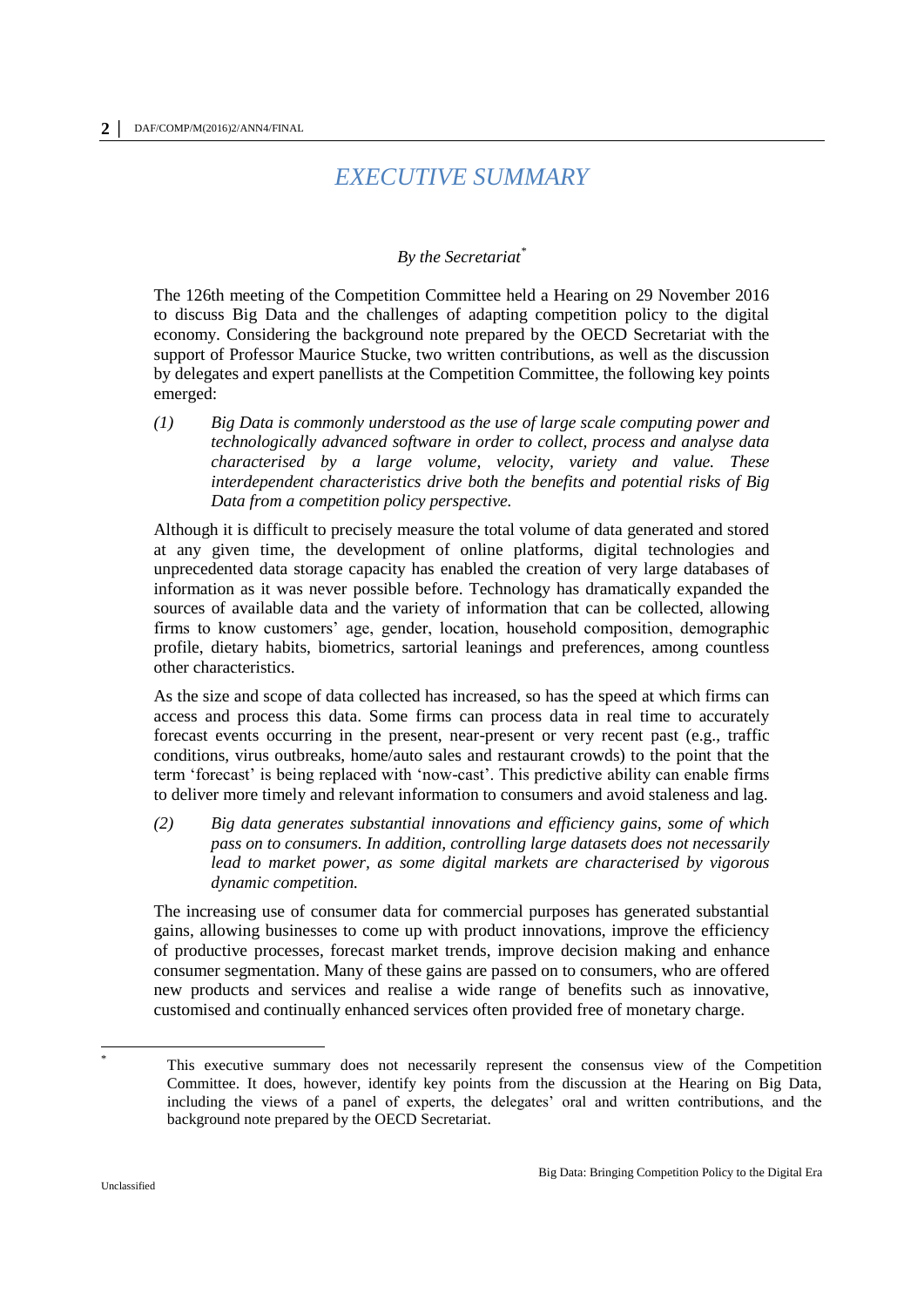The control over a large volume of data is a not sufficient factor to establish market power, as nowadays a variety of data can be easily and cheaply collected by small companies - for instance, through point of sale terminals, web logs and sensors - or acquired from the broker industry. In addition, data faces decreasing returns to the number of observations and is most valuable when combined with data analytics and good predictive algorithms, which may require high investments in complementary assets, including hardware, software and expertise.

Even in digital markets where data plays a fundamental role in business strategies, incumbents may compete vigorously across multiple products. At the same time, there is frequently a dynamic competitive pressure exerted by potential entrants that come up with innovative ideas.

*(3) The ability to generate and process large datasets can nevertheless be associated to market power, as a result of economies of scale, economies of scope and network effects, as well as real-time data feedback loops. Even if these effects do not necessarily lead to dominance or market tipping, they should be considered as part of the competitive analysis.*

The complementary assets required to process large volumes of data and to crossreference multiple datasets (for instance using data mining and machine learning) are subject to economies of scale and scope. Although these effects are neither new nor specific to Big Data, as they were already observed in traditional platforms that served as interfaces between multiple products, they should still be incorporated into competitive analysis.

Likewise, data is often collected in multi-sided markets, where the presence of direct and indirect network effects allows companies to subsidise the service to high price elasticity groups of consumers and collect data that is monetised in other sides of the market. Again, multi-sided markets are not new, pre-dating the digital revolution, and network effects do not necessarily lead to winner-takes-all outcomes, but they should still be considered by competition law enforcers.

A new competition concern relates to the fact that Big Data fades the distinguishing line between agents operating on the demand side and on the supply side of markets, allowing online users to behave simultaneously as consumers of online services and producers of data. In turn, that data can be instantaneously consumed by online companies to improve the quality of the services, leading to a real-time feedback loop that may empower incumbents over potential entrants.

*(4) Big Data should give rise to competition law enforcement when anti-competitive conducts are observed. While traditional antitrust tools can already address many* data-related anti-competitive practices, the question of whether *competition authorities should develop new standards or new theories of harm will require further research and investigation.*

The Hearing identified two main ways in which competition law enforcement could potentially address some of the risks of Big Data, especially when analysing mergers and abuse of dominance cases. Firstly, competition authorities may consider new theories of harm involving the use of covert tracking and data collection to exclude competitors. Secondly, they may incorporate into their analysis the impact of data on alternative dimensions of competition, such as quality and innovation.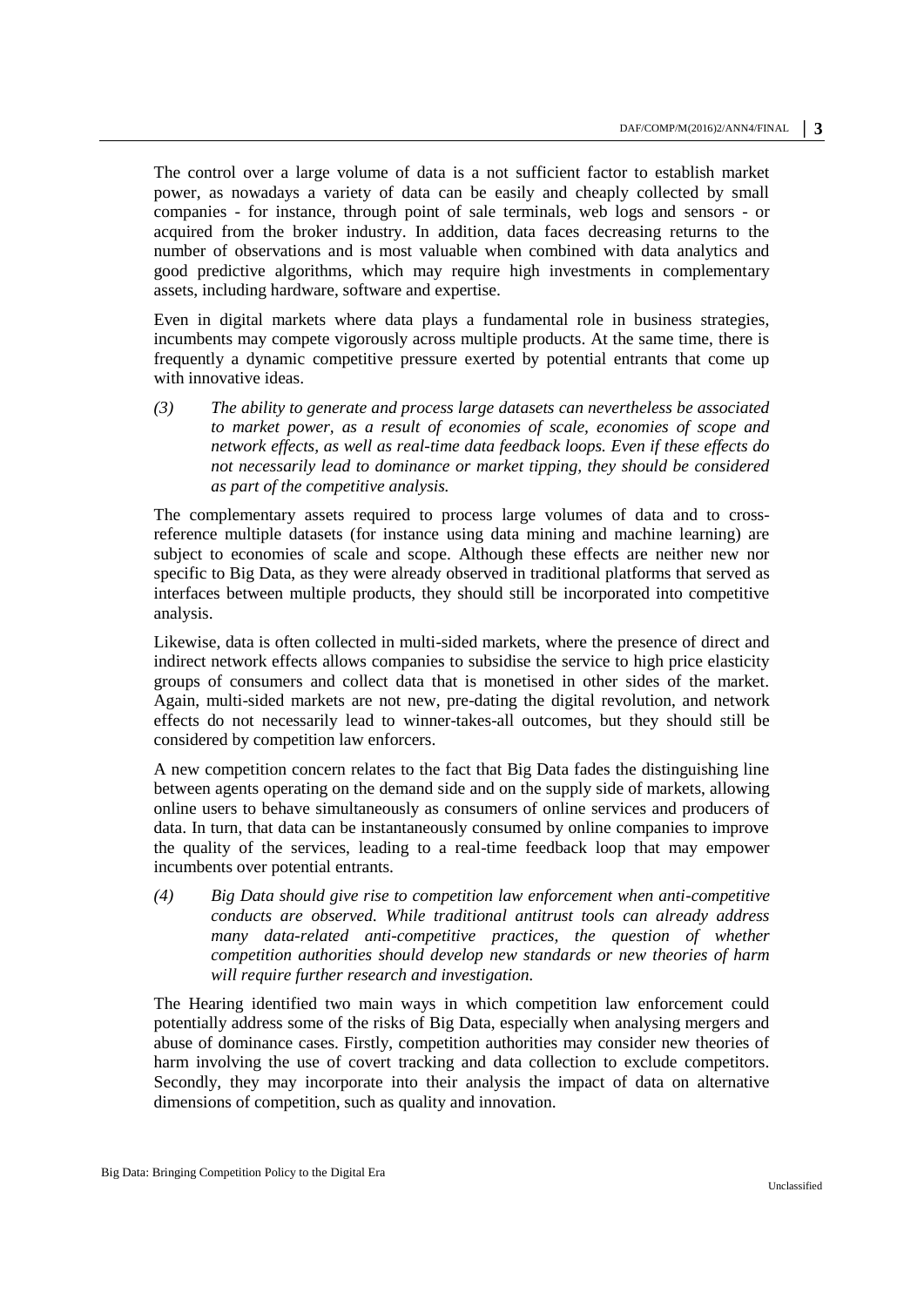However, as there is still a degree of uncertainty and lack of knowledge in this area, competition authorities should act with caution in reacting to the challenges posed by Big Data. In particular, because Big Data does not systematically cause harm and can actually result in significant gains for consumers, any actions by competition agencies should be supported with evidence of harm to the competitive process. Over enforcement could impose unnecessary costs on market competition and on the process of innovation.

*(5) A first approach to incorporate Big Data into competition law enforcement is to treat data as an input or asset that companies may use to enhance their market power and engage in exclusionary practices. There is an open question as to whether competition authorities should use and adapt their enforcement tools in order to address the risks of Big Data as an input.*

In markets where Big Data is an important asset or input for business success, a concern may arise that the massive accumulation of personal information and intensive use of data analytics may enhance market power, lock-in consumers and raise barriers to entry. This may create incentives for companies to engage in anti-competitive practices, such as preemptive mergers, exclusionary conduct and even to collude in novel ways.

Traditional antitrust tools can be adapted and applied to tackle such data-related anticompetitive practices, by treating data as any other input. For instance, in merger control and exclusionary abuse cases, competition authorities may consider the risks of foreclosure and design remedies accordingly. Extreme remedies such as requirements to share inputs (in this case data) should be carefully weighed and used only when there are no less intrusive alternatives.

Before any intervention, competition authorities should examine on a case-by-case basis to what extent business performance depends on data control and data analytics. In particular, they should consider the following questions: In the relevant market, is data replicable? Can it be collected from other sources? What is the degree of substitutability between different datasets? How quickly does data become outdated? How much data needs a potential entrant to compete?

*(6) A second approach for competition authorities is to consider the impacts of Big Data on quality dimensions of competition. Due to the inherent difficulties of measuring quality, there is no clear consensus about whether non-traditional dimensions of competition should be addressed by competition authorities or exclusively addressed by other public agencies.*

Data analytics may have implications for several dimensions of quality competition. On the one hand, the knowledge extracted from data allows companies to offer innovative and customised products. On the other hand, excessive collection of data and misuse of personal information may harm consumer interests, including privacy, data protection, freedom of speech, consumer choice and non-discrimination rights.

While quality may be an important aspect of competition policy, not all product characteristics are necessarily relevant for consumers or directly affected by the process of competition. Therefore, the potential effects of Big Data on a product characteristic such as the level of privacy protection should only trigger antitrust actions if there is evidence that (1) consumers value privacy rights and (2) competition actually takes place on privacy dimensions.

There are important challenges to consider when introducing a quality dimension in competitive analysis, as most competition tools are currently based on price effects and